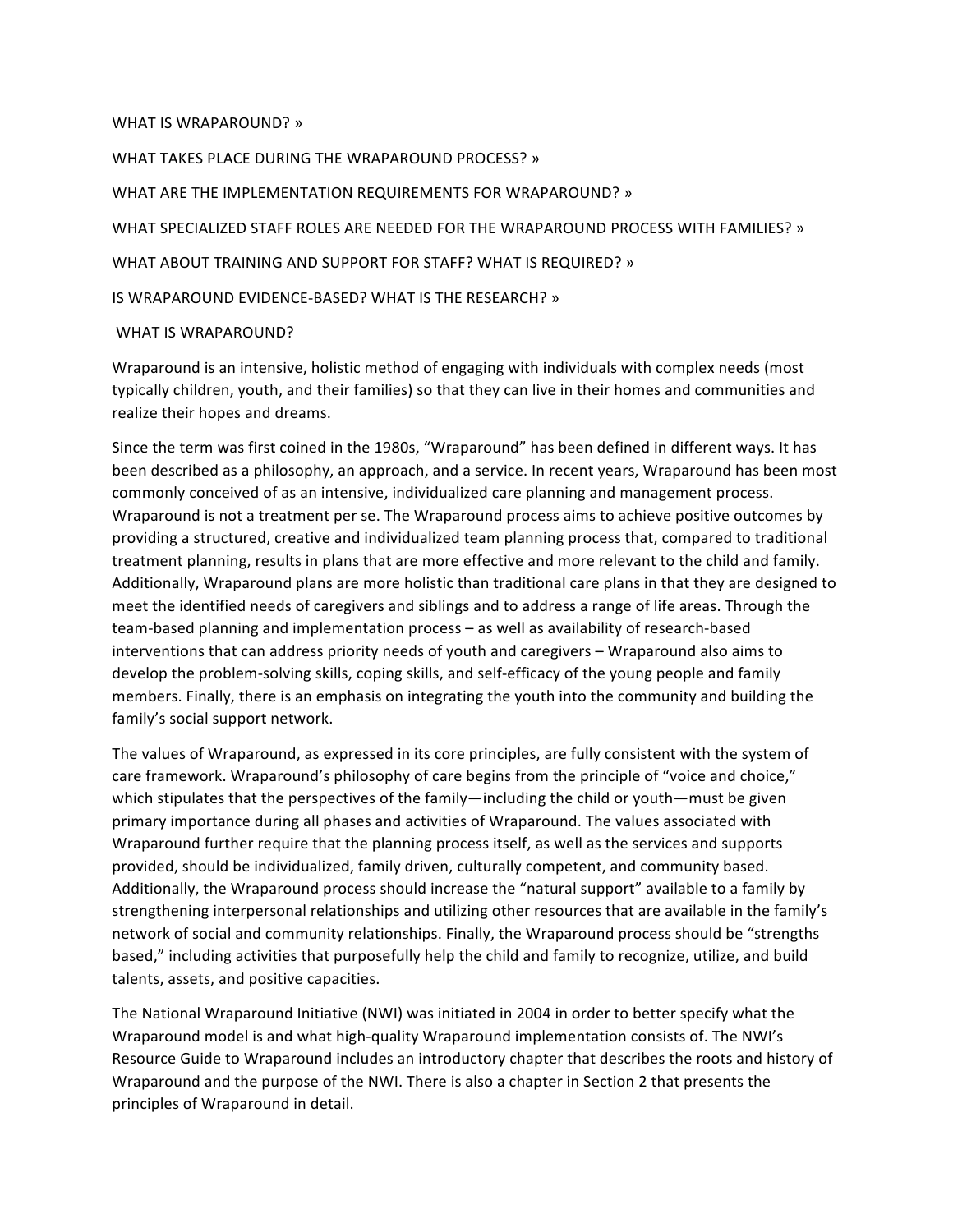### WHAT TAKES PLACE DURING THE WRAPAROUND PROCESS?

Wraparound is commonly described as taking place across four phases of effort: Engagement and team preparation, Initial plan development, Implementation, and Transition. During the Wraparound process, a team of people who are relevant to the life of the child or youth (e.g., family members, members of the family's social support network, service providers, and agency representatives) collaboratively develop an individualized plan of care, implement this plan, monitor the efficacy of the plan, and work towards success over time. A hallmark of the Wraparound process is that it is driven by the perspectives of the family and the child or youth. The plan should reflect their goals and their ideas about what sorts of service and support strategies are most likely to be helpful to them in reaching their goals. The Wraparound plan typically includes formal services, including research-based interventions as appropriate to build skills and meet youth and family needs, together with community services and interpersonal support and assistance provided by friends, kin, and other people drawn from the family's social networks. After the initial plan is developed, the team continues to meet often enough to monitor progress, which it does by measuring the plan's components against the indicators of success selected by the team. Plan components, interventions and strategies are revised when the team determines that they are not working, i.e., when the relevant indicators of success are not being achieved.

The NWI's Resource Guide to Wraparound has a document dedicated to describing the phases and activities of Wraparound. There is also a User's Guide to Wraparound that presents a description of the process in simple terms for families or system partners.

### WHAT ARE THE IMPLEMENTATION REQUIREMENTS FOR WRAPAROUND?

Providing comprehensive care through the Wraparound process requires a high degree of collaboration and coordination among the child- and family-serving agencies and organizations in a community. These agencies and organizations need to work together to provide access to flexible resources and a welldeveloped array of services and supports in the community. In addition other community- or systemlevel supports are necessary for Wraparound to be successfully implemented and sustained. Research on Wraparound implementation has defined these essential community and system supports for Wraparound, and grouped them into six themes:

Community partnership: Representatives of key stakeholder groups, including families, young people, agencies, providers, and community representatives have joined together in a collaborative effort to plan, implement and oversee Wraparound as a community process.

Collaborative action: Stakeholders involved in the Wraparound effort work together to take steps to translate the Wraparound philosophy into concrete policies, practices and achievements that work across systems.

Fiscal policies and sustainability: The community has developed fiscal strategies to support and sustain Wraparound and to better meet the needs of children and youth participating in Wraparound.

Access to needed supports and services: The community has developed mechanisms for ensuring access to the Wraparound process as well as to the services and supports that Wraparound teams need to fully implement their plans, including evidence-based interventions.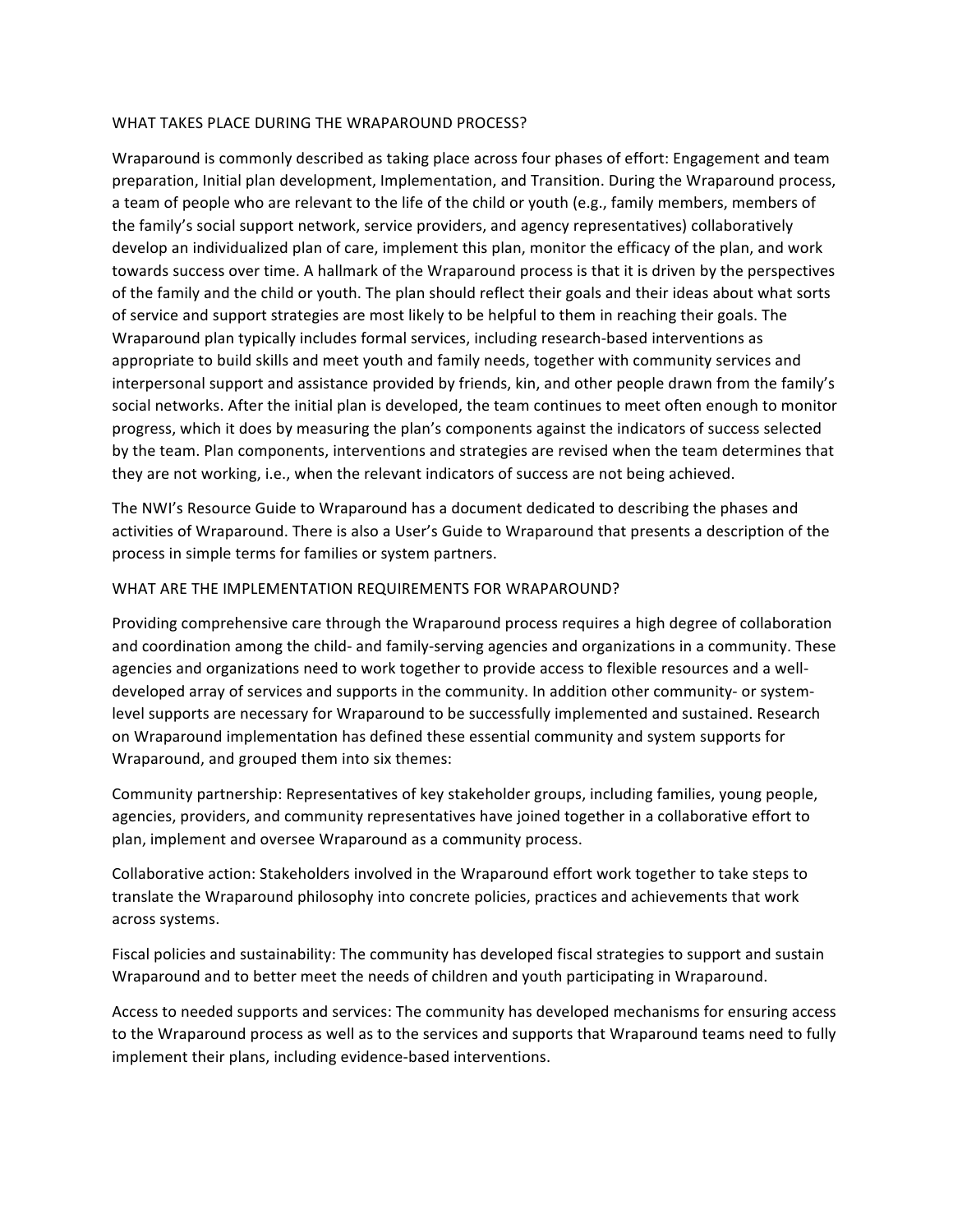Human resource development and support: The system supports Wraparound staff and partner agency staff to fully implement the Wraparound model and to provide relevant and transparent information to families and their extended networks about effective participation in Wraparound.

Accountability. The community implements mechanisms to monitor Wraparound fidelity, service quality, and outcomes, and to oversee the quality and development of the overall Wraparound effort.

The Resource Guide to Wraparound includes an entire section focusing on system- or community-level supports for Wraparound. Chapters in this section provide detail on areas from finance to information systems to accountability systems.

## WHAT SPECIALIZED STAFF ROLES ARE NEEDED FOR THE WRAPAROUND PROCESS WITH FAMILIES?

Wraparound is intended to be a way of supporting individuals with a range of complex needs in any community. In addition, Wraparound is individualized to meet the needs of each youth and family who participates. Thus, across Wraparound programs, people in a variety of different roles—both professional and non-professional—play important roles in carrying out the Wraparound process with families and their children. Most typically, implementing a Wraparound project requires a cadre of individuals who are trained and supported to effectively lead the process. These individuals are most commonly Wraparound facilitators (or care coordinators), family support partners, and youth support partners. In addition, other types of professionals may play important roles in carrying out the Wraparound process in a community. These professionals include clinicians trained on research-based practices to address psychosocial needs, in-home behavioral support specialists, resource coordinators, and others.

The Resource Guide to Wraparound includes an entire section entitled Wraparound Practice that is dedicated to the most common staff roles in Wraparound implementation.

## WHAT ABOUT TRAINING AND SUPPORT FOR STAFF? WHAT IS REQUIRED?

In addition to system-level supports, the Wraparound process requires that people in key Wraparound roles—facilitators, family support partners, etc.—have the right skills and the right working conditions to do their jobs. This means that the lead agency or agencies responsible for providing Wraparound to families must also provide organizational supports for Wraparound, including maintaining right-sized workloads (typically 6 - 15 youth/families per coordinator dependent upon paperwork expectations and other duties); empowering teams to make timely decisions regarding funding needed for individualized strategies to meet families' unique needs; and ensuring that primary staff receive comprehensive training, support and skill development.

Many of the biggest challenges faced by organizations providing Wraparound have to do with human resource issues: having the right people, with the right skills, available with sufficient time to complete a high quality Wraparound process with each child and family. Several of the key types of issues that organizations face include the following:

Role definition. Wraparound initiatives often are implemented using a wide range of staff roles (e.g., facilitators, family partners, clinicians, youth partners, paraprofessional support workers, supervisors, coaches, and others). Expectations for each role must be clearly defined before professional development strategies for each can be implemented.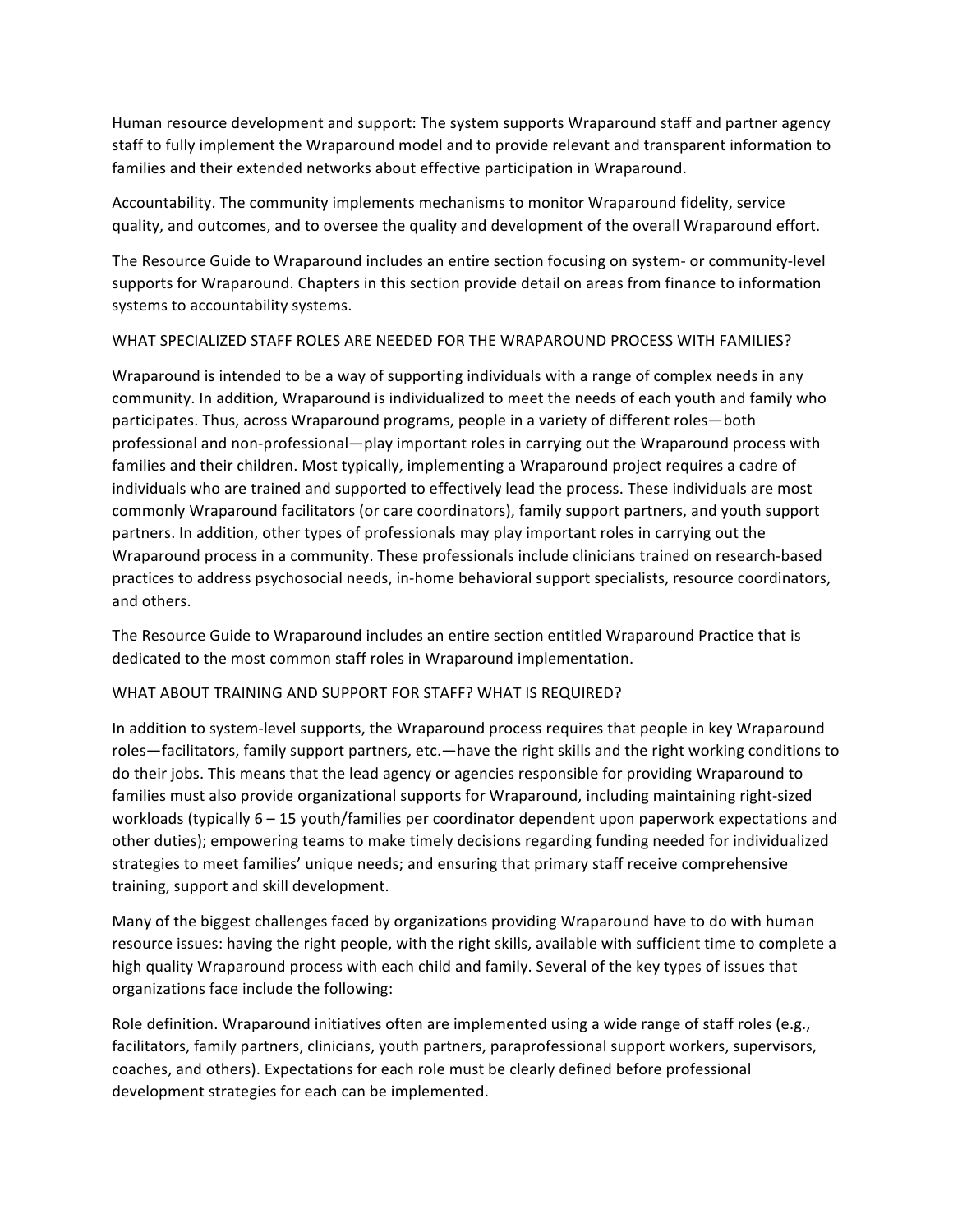Training and Skill Development. Wraparound is a complex process involving many different skill sets. People with key roles for carrying out the Wraparound process therefore require substantial training, as well as ongoing coaching and supervision, to ensure that they have the knowledge and skills they need. Most Wraparound projects, at least in their early stages of development, rely to some extent on outside people for training and for consultation on how to set up ongoing procedures for staff development and quality assurance. Finding a consultant or trainer has not always been easy, however, since Wraparound is not a proprietary model. To address this issue, the NWI launched the National Wraparound Implementation Center, which provides training, coaching, and a method that facilitates development of local expertise and sustainability. Regardless of what resource is used for Wraparound training and staff skill development, the NWI urges sites and states to follow the guidance described in its comprehensive Guidelines for Training, Coaching and Supervision for Wraparound Facilitators, summarized in the figure below.

A comprehensive approach to training and skill development has several important components, all of which must be in place to ensure that people have the knowledge and skills they need.

### IS WRAPAROUND EVIDENCE-BASED? WHAT IS THE RESEARCH?

The Wraparound process has been implemented widely across the United States and internationally for several reasons, including its documented success in promoting shifts from residential treatment and inpatient options to community-based care (and associated cost savings); its alignment with the value base for systems of care; and its resonance with families and family advocates. Wraparound has been included in Surgeon General's reports on both Children's Mental Health and Youth Violence, mandated for use in several federal grant programs, and presented by leading researchers as a mechanism for improving the uptake of evidence-based practices.

Continued expansion of the Wraparound research base has provided additional support for continued investment in Wraparound. To date, results of 10-12 (depending on criteria used) controlled (experimental and quasi-experimental) studies have been published in the peer-reviewed literature. A meta-analysis of seven of these studies was published showing consistent and significant outcomes in favor of the Wraparound group compared to control groups across a wide range of outcomes domains, including residential placement, mental health outcomes, school success, and juvenile justice recidivism.1 The overall effect size found in this meta-analysis was found to be between .33 - .40, about the same as was found in a recent meta-analysis of children's mental health evidence-based treatments. A more recent update of all controlled research studies of Wraparound as of 2012 is available in the NWI's Resource Guide to Wraparound.

Thus, though Wraparound has typically been described as a "promising" intervention, there has been consistent documentation of the model's ability to impact residential placement and other outcomes for youth with complex needs. As a result, Wraparound is now listed as "research-based" on several major inventories of child and family interventions and strategies, including that of the influential Washington State Institute for Public Policy. The research base for Wraparound continues to expand and, as a result, Wraparound is likely to be more consistently referenced as an "evidence-based" model in the years to come.